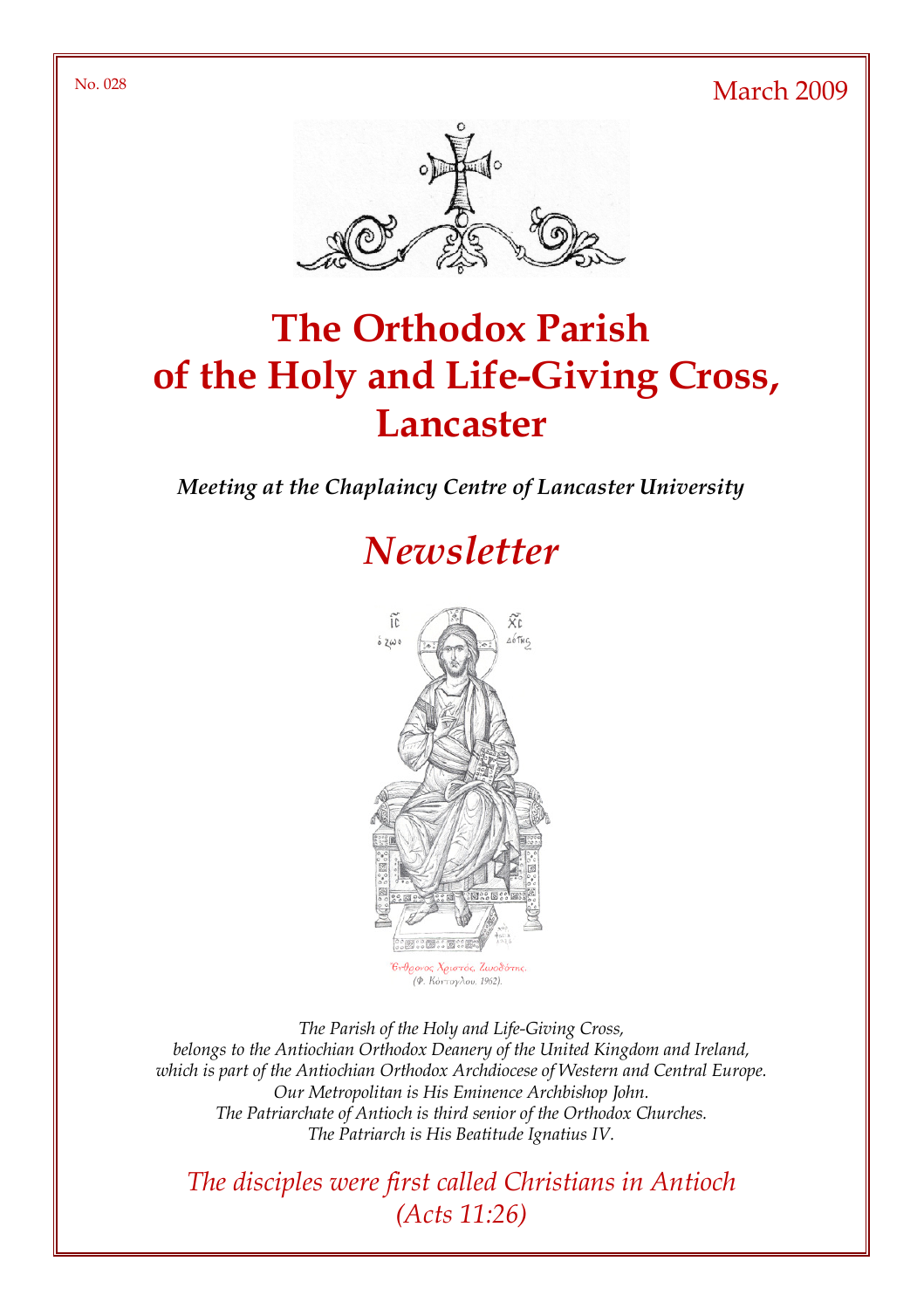### ST. NICHOLAS PLANAS

The holy Saint Nicholas (Planas) of Athens (1851-1932) was officially gloryfied as a saint by the Ecumenical Patriarchate of Constantinople in 1992. He was born in 1851 on the island of Naxos in Greece and is often referred to as Papa Nicholas. His feast day is celebrated on March 2, except when it falls during Great Lent period; then it is celebrated on the first Sunday following March 2.

 Father Nicholas liturgised daily for fifty consecutive years from 8am till 2pm, in snows, in revolutions. Not even with the invasion of the Anglo-French in 1917 did he interrupt his series of Liturgies. In the narrow streets of the Acropolis at 2pm in the afternoon in July, he would liturgise in small chapels, as the sweat settled on the sacred vestments of this true labourer in Christ's vineyard.



The interior of the church of Aghios Ioannis (St. John).

 As a confessor he was not strict about fasting, though when it concerned himself, he was very strict. One day someone gave him a little chocolate and told him it was fastworthy. He took it in his hand, looked at it closely and said, "Just to be sure, take it back!"

 He commemorated names for whole hours. First, departed patriarchs, metropolitans, priests, deacons, the… Naxiotes (people from Naxos) and the Athenians. The names they gave him, he commemorated for many months. Every now and then his spiritual children, to give him some rest, would take the old papers and secretly rip them up, because he took them with him to all the churches. He would place them in two large handkerchiefs and tie them up like a type of package, and place them on his hip. When he would arrive home and take them off his hip -because he had two packages, one with names and the other with holy relics- they would ask him, "What are these packages?" and he would respond "My bills and my contracts". "Aren't you tired, Father? When will you rest?" He would cross his hands and humbly respond, "I shall chant to my God as long as I live."



The reliquary with the relics of the Saint.

 When he would go into church, a stir would occur from the reception people would give him. Some would kiss his hands, others his cassock, others his little head since he was short. Most of the time he liturgised in the church of the Prophet. On feast days he would go to his own parish. In the church of Aghios Ioannis (St. John) there was a caretaker who disliked the elder. One day she swore at him with hand gestures, and at night she saw Saint John saying to her, "What did my servant do to you that you would swear at him like that?" And he gave her a slap on the cheek. In the morning her cheek was black and blue.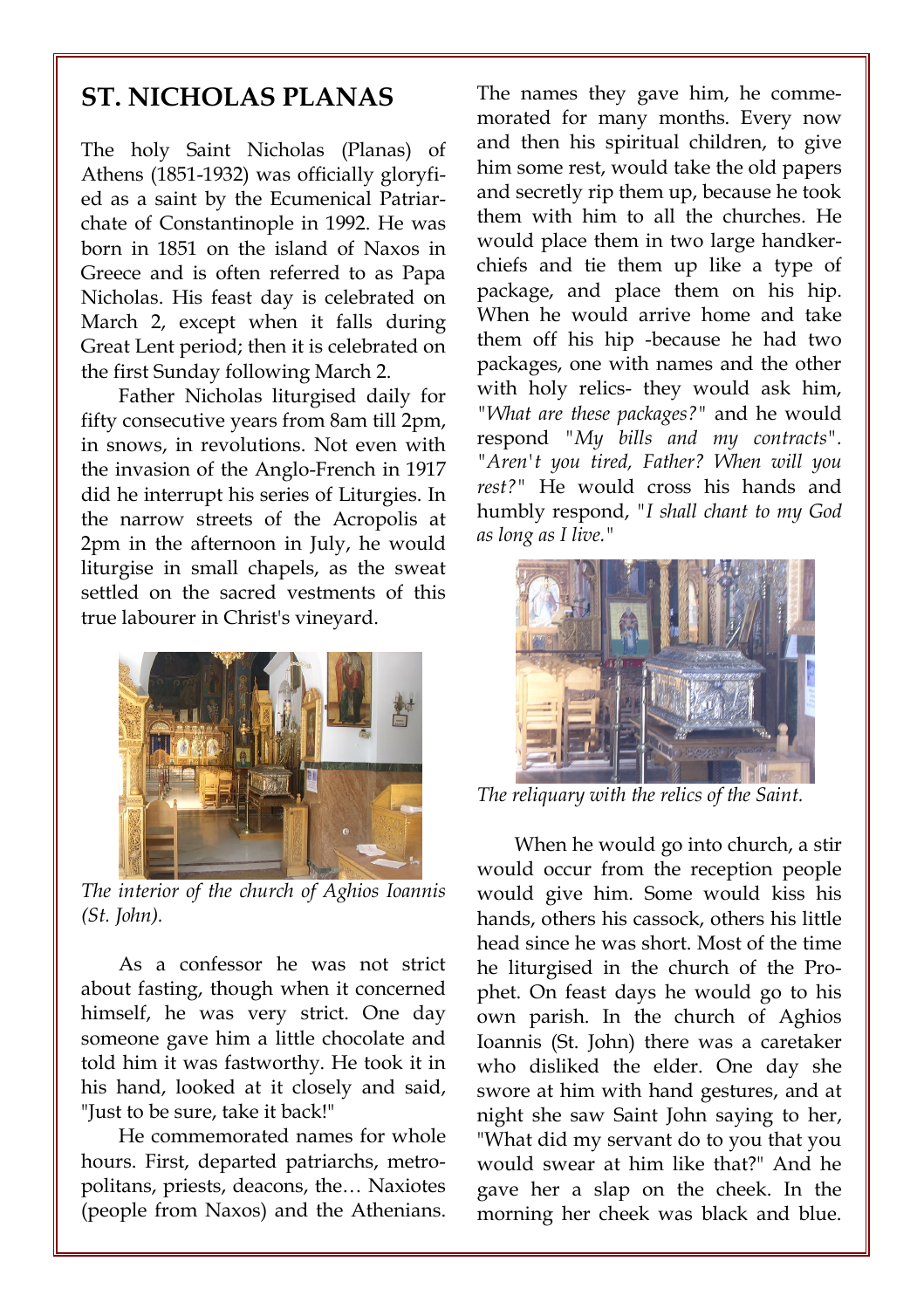The next day when Fr. Nicholas went to church the caretaker went in front of him, fell at his feet, asked his forgiveness, and simultaneously asked him to step on her hands. The meek and calm one went off to one side. She shouted, "Step on them, Father!" and again he responded, "But why should I step on them?"; this lasted quite a while until he forgave her for what she had done, even though he had not noticed it.



His patience and forbearance were unlimited. He had a helper, Michael, who always accompanied him and chanted if no one else was there. Even though he loved the elder a lot, at the same time he tormented him. On freezing days of winter when he was forced to be near Fr. Nicholas, while he commemorated for unending hours, Michael would shout "Come o-o-on, Father-er-er-er! You are looking to take the dead out of hades and bury us with the cold..." Another time, he did not allow him to do a supplication service to the Theotokos at the end of the Liturgy. Father Nicholas was pout-faced all day and would say to himself, "Imagine Michael not allowing me to do a supplication service!..." and he would repeat again, "Imagine, he wouldn't allow me". When sometimes they argued in church, the elder would hide in the altar so as not to take part. And once he was advising one of his spiritual children on how to restrain her anger, and would say, "Do you think, my child, that I don't know how to speak out? I know but I think of the result".

 The children who were in church would see him shining with heavenly light, doing unexplainable gestures, or remaining for a long time attentive, as if something were happening to him. There were the moments when he was communicating with the saints and being drenched with the light of Paradise. Many times they would see him not standing on the ground. A little eight year old child once came out white from the altar and told his mother "Mo-o-om, Father Nicholas is this high off the ground" and he showed her with his hand a half cubit above the ground. "Don't be afraid, my child, all priests are elevated off the ground that way when they liturgise" his mother responded, doing her cross to settle him down.

 The children would see him being elevated to the sky and not stepping upon the ground, because he scorned all earthly and material things. His mind was high up, on Him Who He worshipped, and he would not turn his eyes to look at what the people call material goods.

 Once some for whom he had read a supplication service gave him a respectable sum of money in a sealed envelope. He gave it away immediately, still sealed, to a poor woman. The man who gave it to him got upset and said, "Why, that blessed one, wouldn't he even look at what I gave him?"

 He told a spiritual daughter of his that he had cut a payment to eleven families of widows and orphans, and furthermore, he said, the young widows especially have need, because poverty urges them to corruption.

 A lot of money would pass through his hands, but he would keep nothing. He would immediately give it away to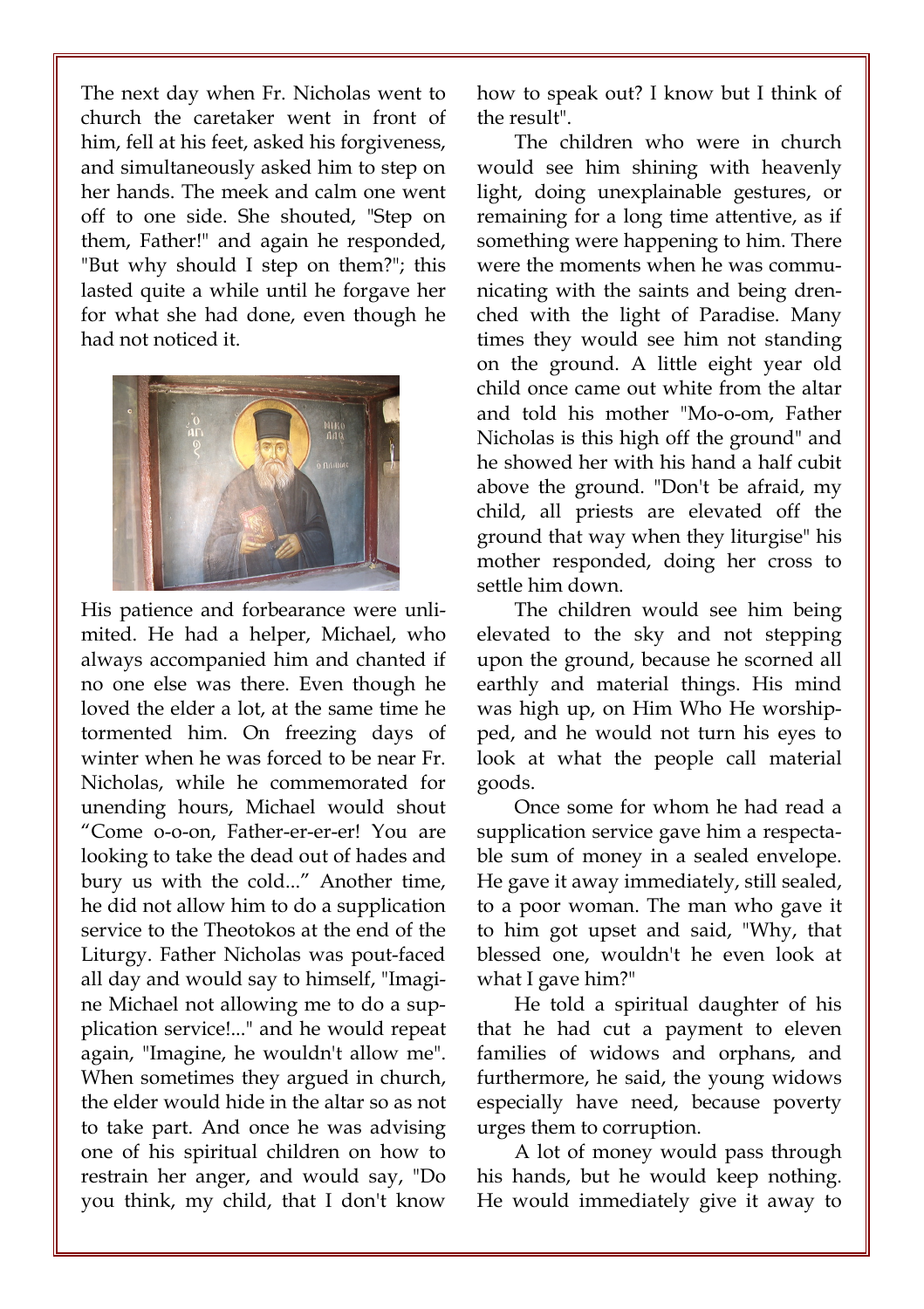charity. Many times he remained without even a penny for himself. Once he took a horse and carriage to take him somewhere, without noticing that he did not have any money. The carriage driver said to him, "Aren't you the parish priest of St. John's, Father Nicholas?" "Yes, my child, I am." "Well, I don't want money, just your blessing!"

 Another time some people where discussing politics at a certain house. "So, what do you say, Father?" they asked him. Once he recovered from the depth of his thought, he wanted to say something, "Who is governing now?". Imagine how little knowledge he had of secular matters.

 Once he set out on his own to go to a chapel in Peristeri, but he lost his way. He advanced, distressed and praying, without knowing where he was going, until he saw a young lad in front of him, saying to him, "Did you lose your way, Father? I will guide you". The young lad went in front and Father Nicholas went behind, and they reached the door of the church. Here he, himself, relates what happened: "As soon as we reached outside the door, I turned to give him thanks, and immediately he shone brilliantly, and I lost him".

 When he liturgised, he wanted everything to contribute to the majesty of the Divine Liturgy. He chanted with such contrition that he would hear the angels chanting with him. Once, he asked a spiritual daughter of his whether she also heard the angels. "No, my Father, I don't hear them." Immediately he repented and said to himself, "I shouldn't have said it, I shouldn't have said it..."

 For the duration of the half century in which he liturgised without a break, he never lacked prosphoro (holy bread used for the Holy Liturgy). Always some woman would bring it the night before or some nearby bakery would provide it for him. One day the Matins had proceeded quite a way and no prosphoro could be seen anywhere. He sent helpers to go to the women he knew always had prosphoro; he looked in the cupboards of the sanctuary, nothing. He was distressed to the point that he started to cry. After such a continuance of liturgies for a cessation to occur now! Whereupon they saw him coming out of the Holy Royal Doors holding a prosphoro (the Seal only, not the whole loaf), which was still very warm and which he had found on the altar table. Moved with joy, he said, "My children, what a sign God did for me!" All miracles he called signs. He did not delve too deeply into these phenomena; he considered them natural, out of his great faith. And he did not comment very much about them, so as not to put on himself.



Photograph of St. Nicholaos Planas

 One night, the eve of the feast of the Holy Hieromartyr Phocas was dawning. One of his spiritual children saw a majestic priest behind Father Nicholas, who was observing how they were chanting the Holy Divine Liturgy. When she mentioned this to the elder, he said to her, bringing his finger to his lips, "Shhh! It is the Hieromartyr Phocas".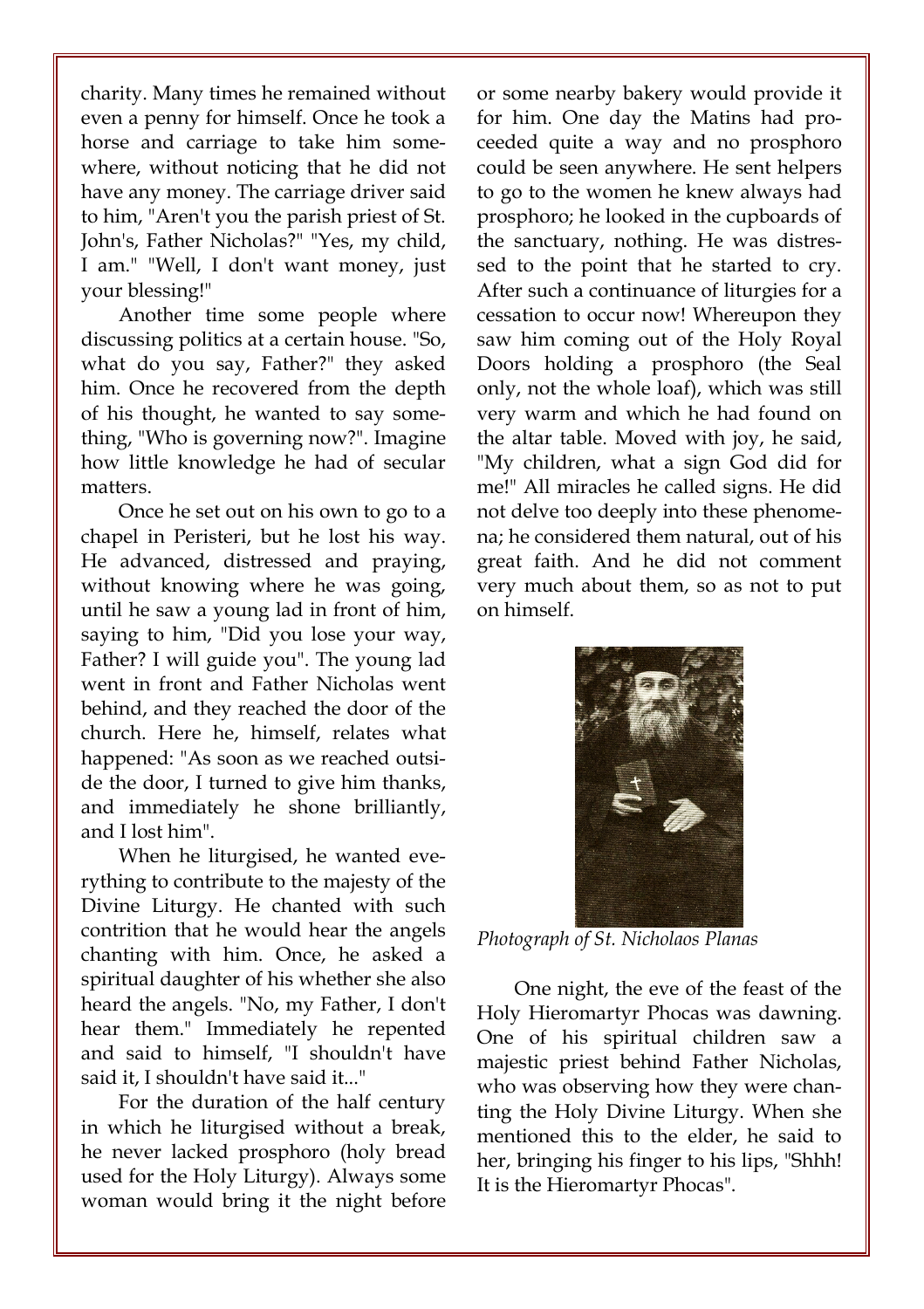Father Nicholas knew how to censure, to correct, to enlighten souls, without rhetorical sermons, but merely with his life, his presence. A rich woman got sick, and her cousin suggested that they bring Father Nicholas to read a prayer for health. The daughter of the sick woman liked external propriety. So she said "Let's bring a more respectable looking priest from the bigger churches, and not him, who will be dusty from church," etc. That night she saw Fr. Nicholas in her sleep, with all gold vestments, saying to her, "Do I please you, my child?" Startled, she awoke and strove to call father to read a prayer for health. When he came, the daughter of the sick woman ran piously, and she knelt down to kiss his hand, he said to her, "Did I please you as you saw me, my child?" Awe and astonishment rushed all through her body. Never did she expect such a rebuke for her vanity.

 Yet one other incident reveals the unsurpassed faith and piety which he had in the performance of his sacred duties. He went one day to commune a leper, but the illness had destroyed his lips so much that he could not take the Holy Body of the Lord, and it fell a little to the side of his mouth. Without hesitation, Father knelt and took the Divine Pearl which had fallen, and consumed It! Those who have a difficult time consuming because they fear germs should see this!! What a blasphemy! The irrational thoughts of darkened unbelievers...

 In the various churches where he celebrated he was the consolation and refuge of people. He was the "sacred little elder" who comforted every human pain. His reputation had extended to the various eparchies also, and people hastened form everywhere to hear him liturgise, to kiss his hand, for him to bless them... He reached 84 years of age and had never been slandered once, nor did anyone say anything against him. Everyone knew him and respected his holy personality. When he passed by they greeted him, taking off their hats.

 On March 2, 1932, however, his holy life reached its end. He liturgised for the last time on the Sunday of the Prodigal Son. As soon as he consumed the Holy Cup, he suffered a light fainting and was transported home, where his son John, and his daughter-in-law, Marigoula, offered their last services to their holy father. Like a little bird he gave up his holy soul to Him Whom he had worshipped his whole life long. News of the grievous event spread to all of Athens. People ran to venerate the relic of the venerable elder. Everyone wanted to kiss his hand for the last time. The Archbishop of Athens, Chrysostomos Papadopoulos, suggested that the burial take place at night so that everyone could embrace him. Thus it happened.



The exterior of the church of Aghios Ioannis.

 His body was buried in the courtyard of the church of St. John. His bones were placed in a silver reliquary in the new majestic church of St. John. His whole life was proof of the divine power and wisdom which God the Creator grants to those who love Him and keep His commandments.

 For this reason the noted writers, Alexandros Papadiamantis and Alexan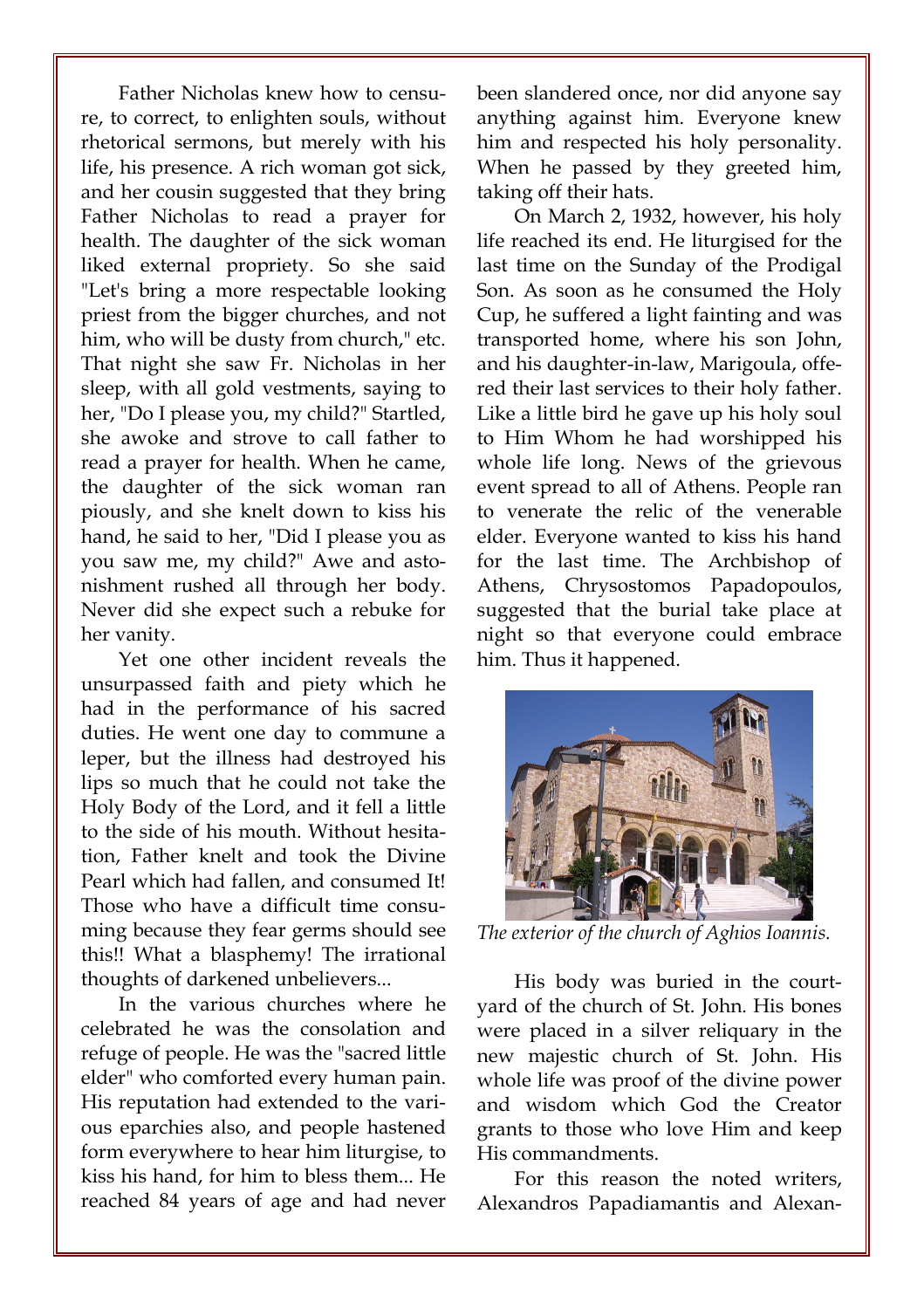dros Moraitidis, attached themselves to the disciples of the uneducated but wise priest (they would always chant near Father Nicholas). For this reason great spiritual names such as the Abbot of the Sacred Monastery of Longovarda, Paros, Archimandrite Zervakos, praised him.

 With a special Synodical Deed, the Patriarchate numbered him in the listing of Saints of the Orthodox Church, and appointed that his memory be celebrated on March 2nd. The holy Canonisation of Fr. Nicholas Planas took place in 1992.

#### Kontakion (Tone 3)

Humble of spirit and pure of heart, illustrious in life and dispassionate of a truth, wast thou, O wise one. Thou didst illumine all by the virtues and dost grant grace unto them that draw nigh unto thee; and by thine intercessions, thou dost heal them that call upon thee, O Father Nicholas.

#### Megalynarion

As a simple shepherd of Christ God's lambs, thou didst tend thy flock well on the pasture of piety, nourishing their spirits with ceaseless supplications and leading them to Christ, O wise Father Nicholas.

Source: http://fr-d-serfes.org/lives/stnicholas.htm

### LITURGIES THIS MONTH

Sunday 8th in Quiet Room at 10.00 a.m. followed by Lunch

Saturday 14<sup>th</sup> in R.C. Chapel at 10.00 a.m. Saturday 21<sup>st</sup> in R.C. Chapel at 10.00 a.m. Saturday 28<sup>th</sup> in R.C. Chapel at 10.00 a.m.

Akathists will be served on the Fridays of Great Lent, except April the 3rd.

### PRAYERS

#### For health and salvation:

Paraskevi Marios Panagiota Ian Konstantinos

#### †Reposed:

Joan Ioannis Protopresbyter Alban Geogianna (one year anniversary)

## ST. THEODORA OF SERVIA EMPRESS OF ARTA

Aghia Theodora (St. Theodora) the empress of Arta comes from my hometown Sérvia at the Northwest of Greece. She was married to Michael II Komnenos Doukas the emperor of Epirus and she was a rare example of late Byzantine female Saint. She is thought to have been born about 1225 and she is called Theodora the Righteous.

As a woman who entered monastic life after being widowed, Theodora resembles Athanasia of Aegina and Theodora of Thessaloniki; like Matrona, Thomais of Lesbos and Mary the Younger, she suffered abuse at the hands of her husband. In none of these cases was marriage a hindrance to attaining sanctity. Theodora's most distinguishing feature was her noble endurance of her five-year exile from Arta with no complaint although she, a former empress, was reduced to picking wild greens in the fields. After her reconciliation with her husband, she founded a convent in Arta and adorned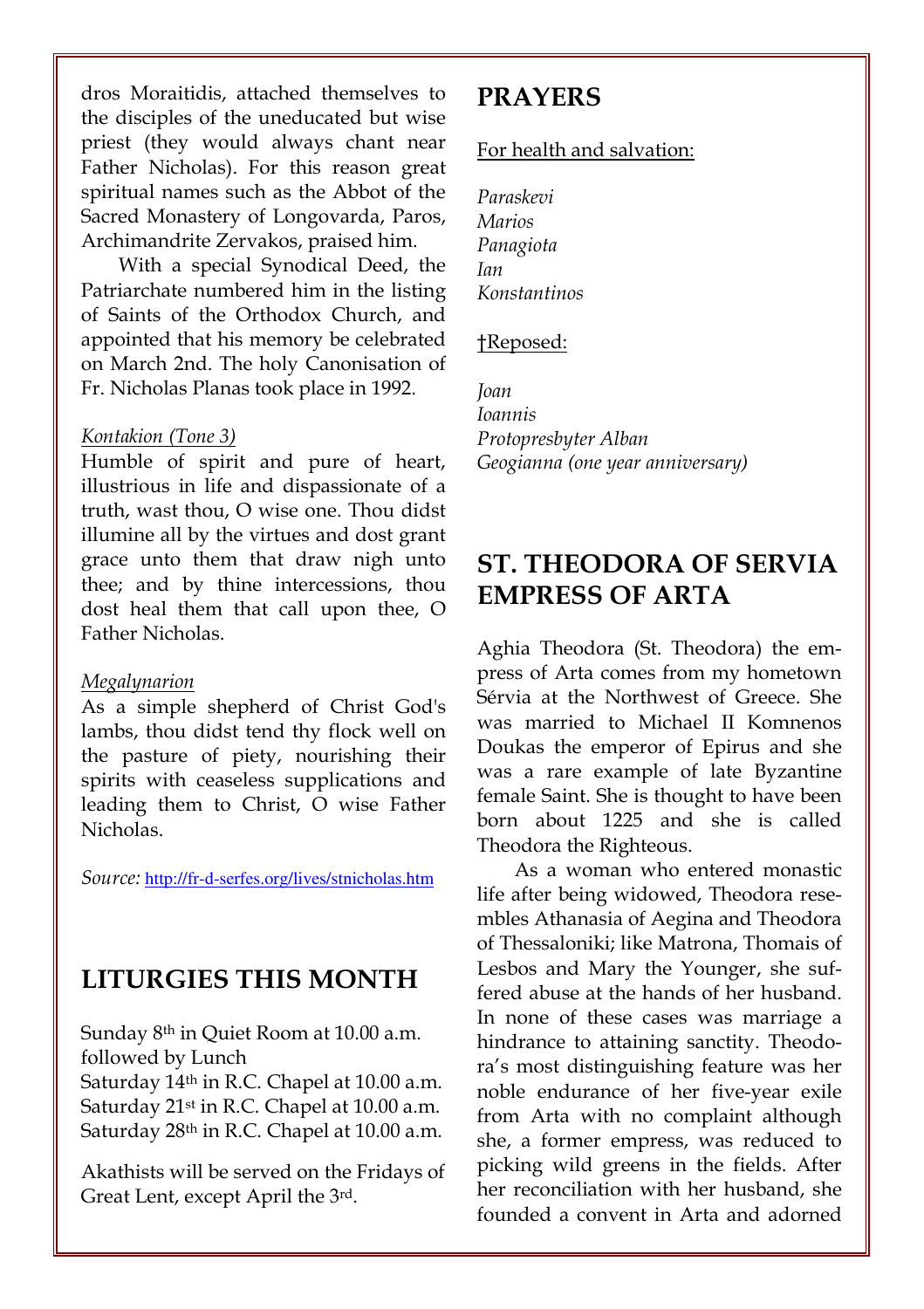the church with offerings. Asceticism, charity, foreknowledge of her death, and the miraculous posthumous cures at her tomb, are described by her hagiographer as her attributes of sanctity.



The Church of Aghia Theodora in Arta. Built in the 11th century as a church of Aghios Georgios, extended around 1270 by Theodora who lived there, in the monastery, after the death of her husband. The tomb of Aghia Theodora is located in front of the church.

The story of her life evidently evinced a sympathetic and admiring response among the people of Arta and Sérvia, for her tomb began to attract popular veneration soon after her death and continues to do so to the present day. Her memory is celebrated on the 11<sup>th</sup> of March.

Thodoris Papadopoulos

# KOLLIVA RECIPE

Kolliva is the offering we make to be blessed on memorial services. The tradition is that the people eat the sweet wheat berry mixture and in return they wish "May God forgive their souls".

The kolliva ingredients and their quantities vary, according to the number of people, the country, the region, the ingredients available. The basis is wheat berries, a seed symbolising the hope of new life: "Unless a grain of wheat falls into the earth and dies, it remains alone, but if it dies, it bears much fruit" (John 12:24). Once it has been mixed with fruits, nuts, and honey, the concoction is heaped on a platter and shaped into a mound. It is then covered with white powdered sugar to symbolize purity - the state of the soul newly received into Heaven. Candy and fruit decorations mark the kolliva with a cross.

Various ingredients can be added to the wheat: honey or sugar for spiritual sweetness, pomegranate seeds, a symbol of resurrection, parsley (a symbol of the green pastures of Eternal Rest maybe?), etc.

#### To make:

Pick and rinse the wheat berries (available at health food shops). If you soak overnight (in cold water) you will minimise cooking time the next day, but if you forget it's ok, it'll just take longer. Boil the wheat until well cooked but still whole and chewy. Drain and leave in the colander until completely cool. Mix with any (or all) of the following:

i) Walnuts, almonds, sesame, or any nuts and seeds available. They can be whole, chopped or slivered, raw or toasted (better flavour).

ii) Raisins, sultanas, currants or a mixture. I like adding them (after washing them well) to the wheat just before I drain it, so that the heat plumps up and softens the fruit.

iii) Cinnamon for extra flavour. Father Jonathan successfully uses lemon zest and coconut for both flavour and decoration (pictured).

iv) Pomegranate seeds and chopped parsley (I prefer flat leaf).